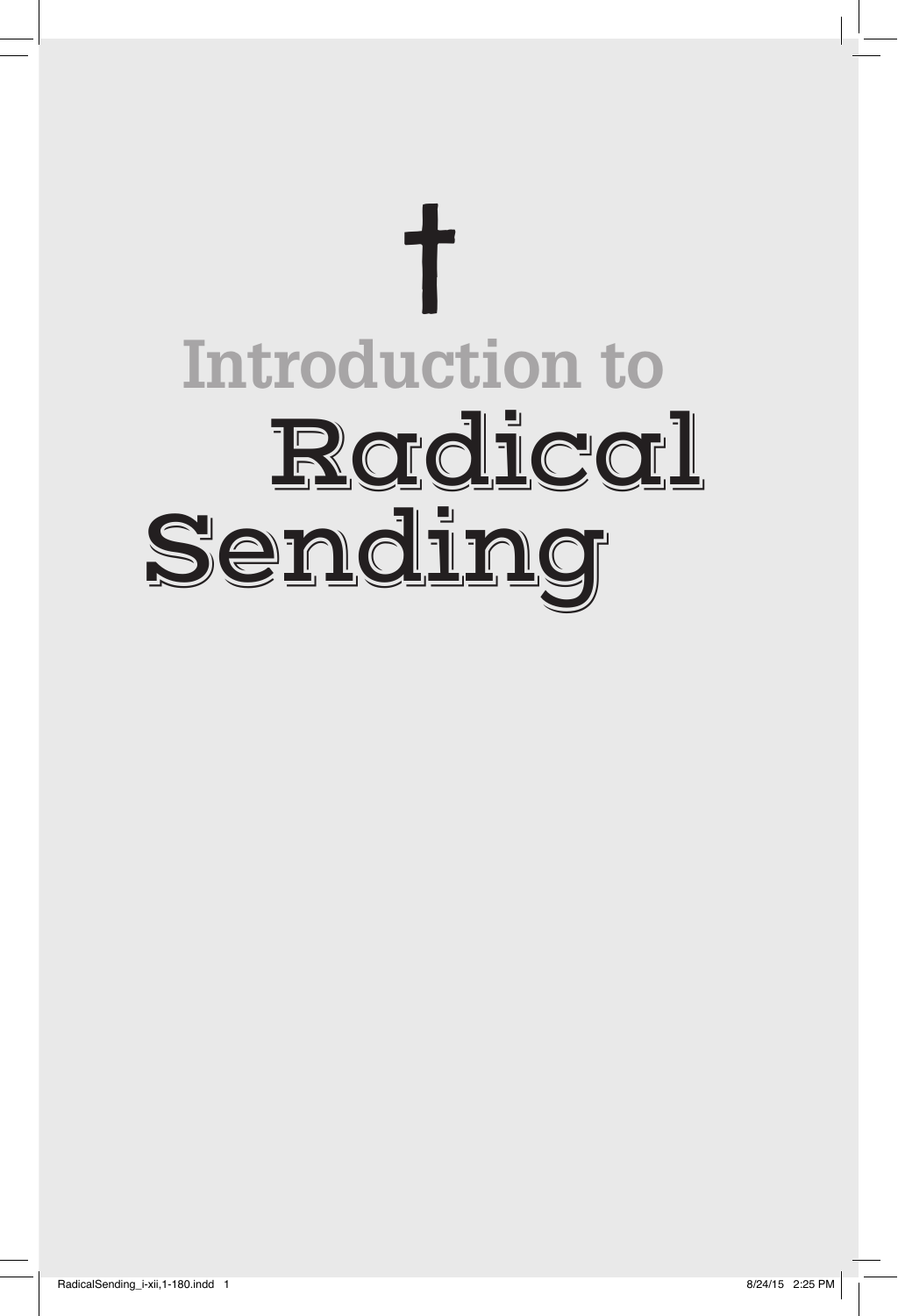$\overline{\phantom{a}}$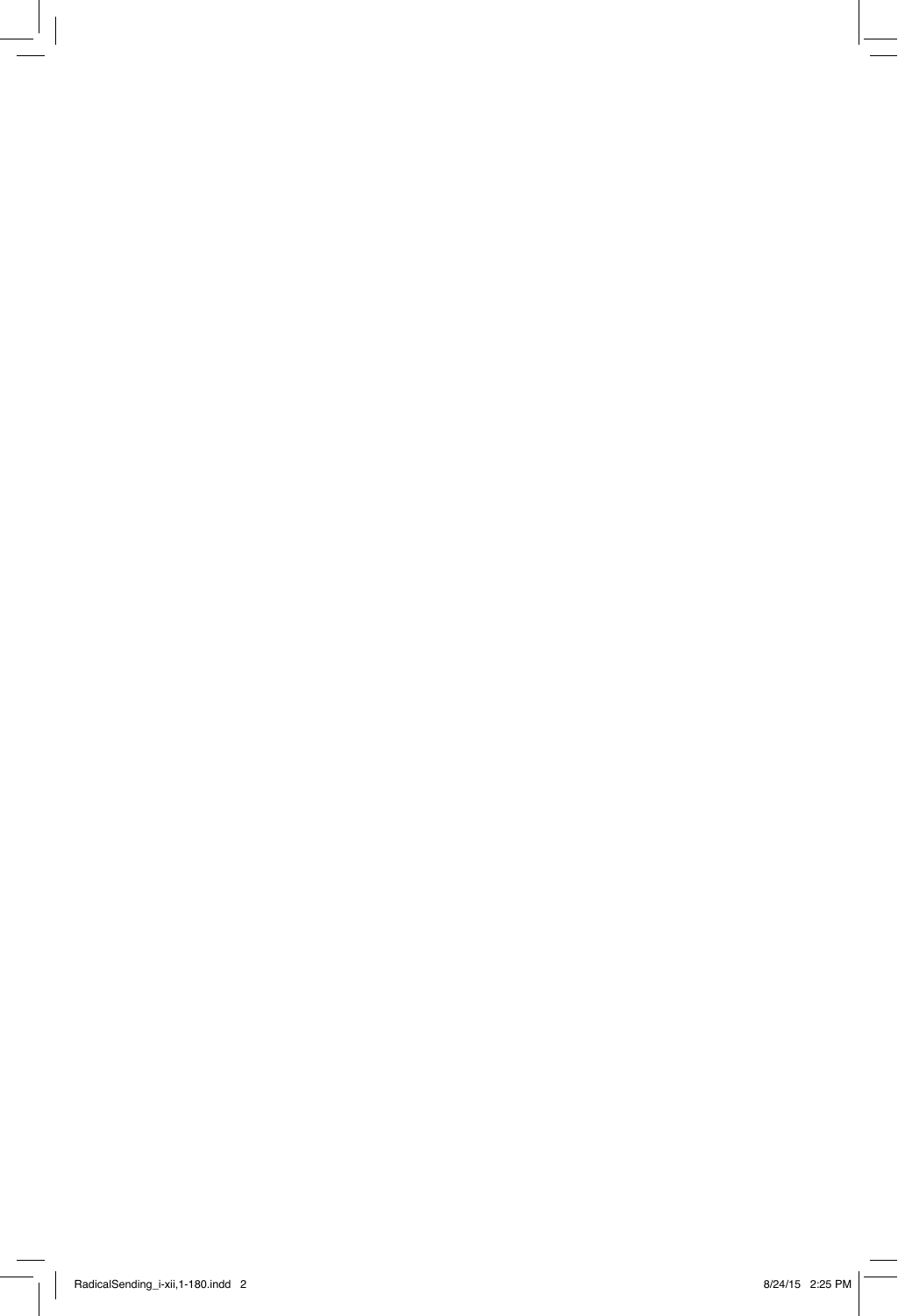# Our Journey to Radical Sending

†

Stephanie Spellers's 2006 book *Radical Welcome* has provided a much-needed guide and goad to congregations to look beyond their "friendly" label to analyze the true quality of their welcome. Inspired by the lessons of that book, many congregations have reframed their understanding of what "being church" means, especially in extending radical hospitality to those who might be understood as "other."

As a "bookend" to *Radical Welcome*'s groundbreaking message, we have chosen to examine how congregations might reclaim their role in sending the people of God into the world. Congregations whose hearts have been opened to offer radical welcome to all God's people are uniquely qualified to send those very people out, proclaiming God's Good News. To preach the message of "radical sending." As the Presbyterian minister proclaimed, dismissing his Sunday flock, "The worship is over, the service begins."

But first, we offer a little background about our own journeys.

## **Demi's Story**

In mid-2000, the large downtown Episcopal congregation where I was serving discerned a call to be the church not only for our members, but also for the neighborhood. The church's location was a busy area of downtown San Antonio, Texas, surrounded by office buildings and hotels, the city convention center, and a major communications infrastructure hub. Some congregations might have chosen to focus on the homeless population that gathered just outside our doors, who were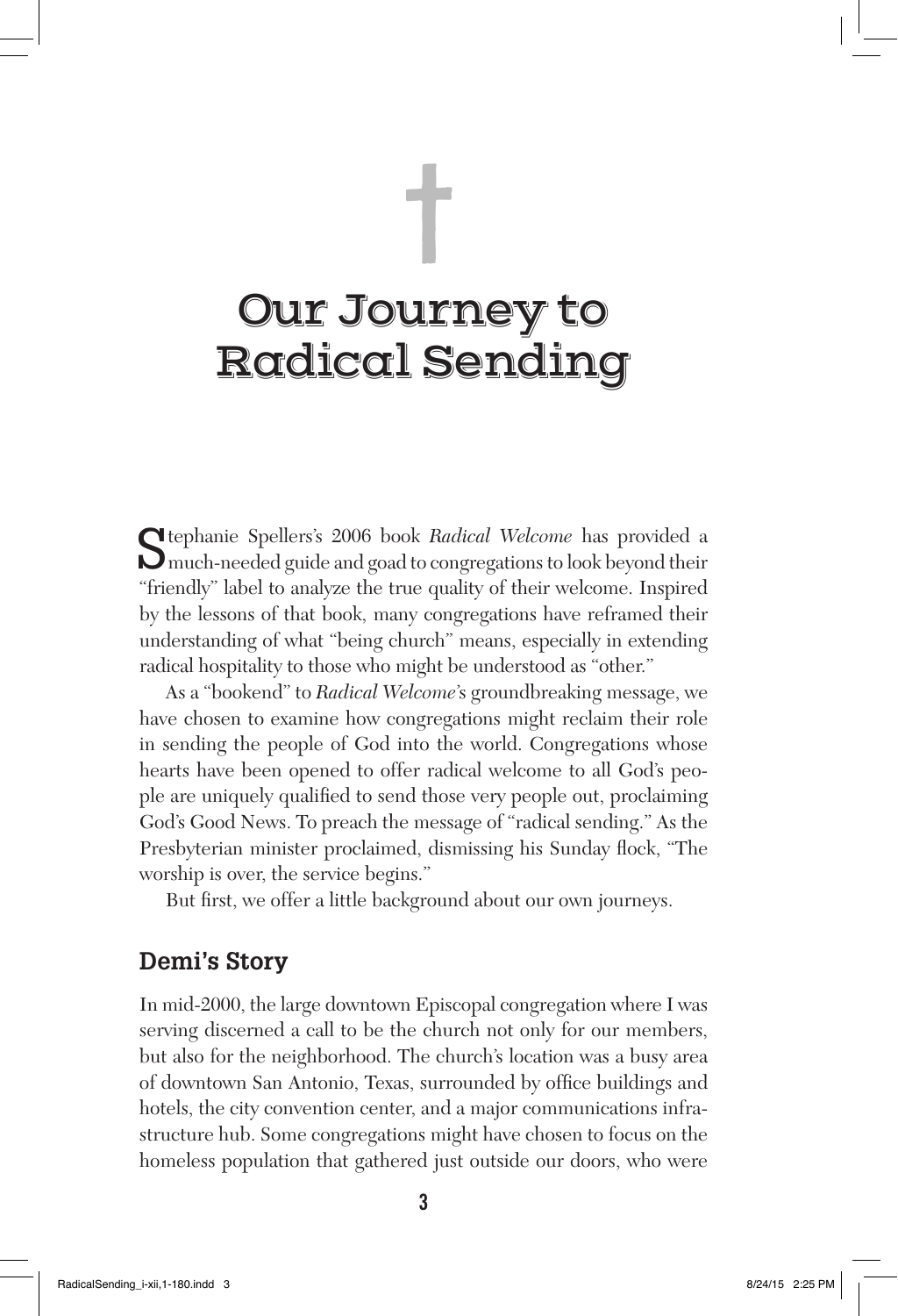served by a coalition of churches including our own. A much larger group of people spent a large chunk of their lives just beyond our walls from 8:00 a.m. to 5:00 p.m., Monday through Friday. From our vantage point, it seemed that no one in the faith community was paying much attention to these workers. The church leadership chose to focus energy and resources on how people engaged in their daily work might become intentional Christians in their workplace—whether that was an office, a factory, a home, a hospital, or a construction site. That focus gave birth to the Center for Faith in the Workplace, which over time spun off as The Work+Shop, a separate nonprofit ministry.

My role in helping midwife that ministry brought me into contact with people like John Lewis, Paul Minus, and Pete Hammond, core players in the Coalition for Ministry in Daily Life (CMDL). In the late 1990s and 2000s, the CMDL promoted, as its mission statement affirmed, "that all Christians have been called into ministry and that for most of them their arena of ministry is in and to the world."1 Its members were drawn from organizations, campus ministries, seminaries and colleges, and individuals from a range of Christian traditions, largely in the USA. Those creative souls—many clergy, some laity were working on the margins of the church, building bridges between the church as institution and a world that was growing increasingly suspicious of all things churchy. While the mainline churches were becoming increasingly fearful of impending irrelevance, advances in telecommunications and the expanding reach of the Internet were redefining community and bringing the world inside our living rooms.

As a lay professional working in the church, I found all of this foment enormously exciting and hope-inspiring. The voices that were preaching and teaching daily life ministry affirmed my understanding of humanity—that we were created as the image and likeness of God in order to do God's work in every aspect of our lives. I had grown up attending a large Episcopal church in Houston, Texas. I had somehow received the message that my confirmation conveyed an obligation to be active in ministry. My tribe of Episcopalians was "high" enough to fully believe that Christ was truly present in the bread and wine of communion. But we were "low" enough to see little distinction between the priest and the laity. We were all meant to work at making Christ truly present in the work we did and the places where we lived and moved and had our being—to "become what we had received" (though we never would have expressed the thought in those words).

**4**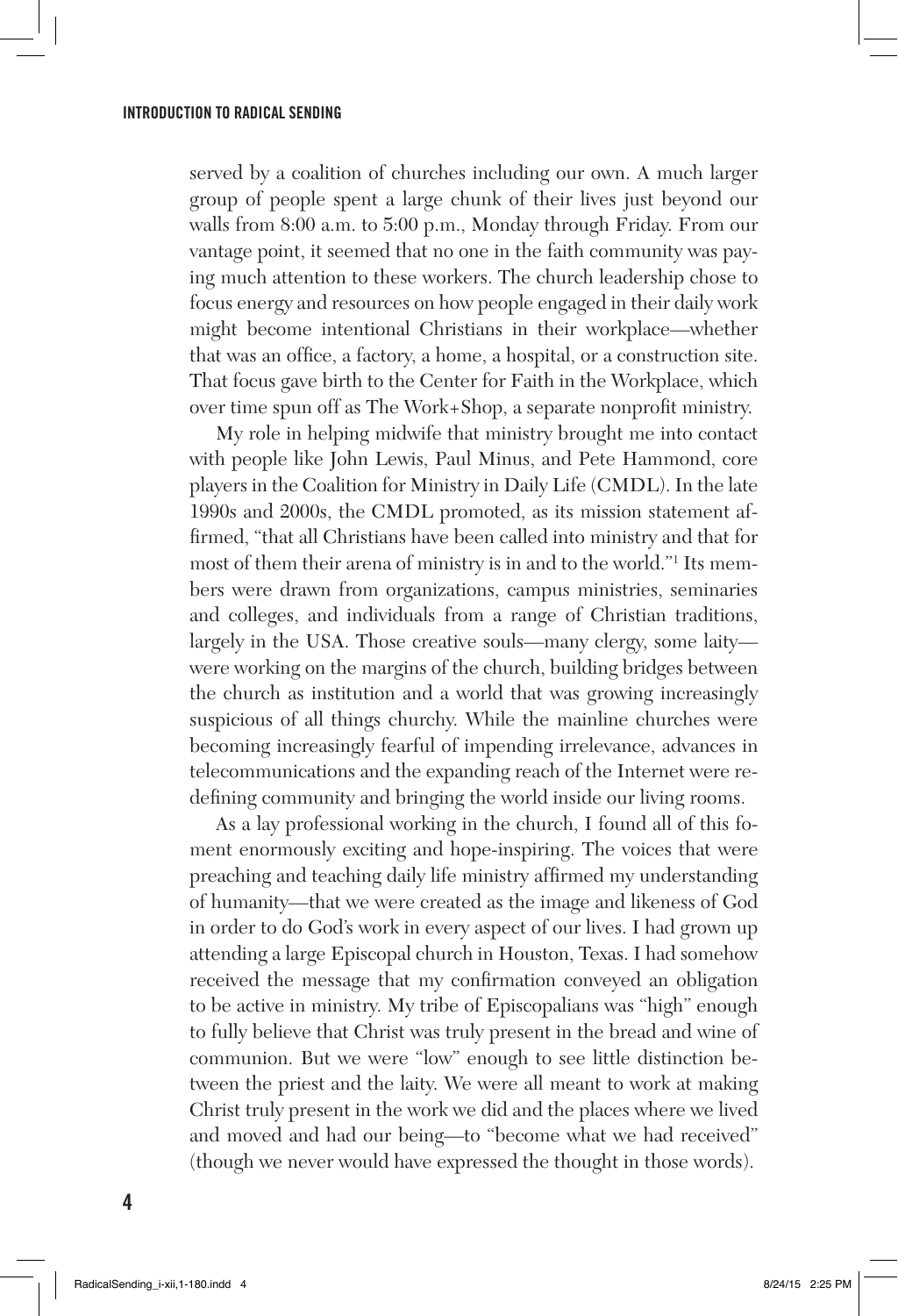My father—a lawyer in love with the law, who thought the Magna Carta was the greatest document created by the mind of man—understood his vocation to be a calling worthy of a Christian. Because of that, my working with the Ministry in Daily Life folks was, in some senses, like "coming home" to an understanding of "call" that wasn't restricted to those who were seeking ordination.

One of the "edge-walkers" I met during that time was author and publisher Greg Pierce, whose book *The Mass Is Never Ended*<sup>2</sup> helped transform my understanding of liturgy. He points to the Dismissal at the end of the Mass ("Go in peace to love and serve the Lord.") as the essential moment in the liturgy, the culmination of all that has gone before. Those words are to send us "like a cannonball" into the world and our daily lives, having been prayed for, taught, forgiven, healed, and fed, to embrace our daily mission of transforming and reconciling in Christ's name.

At the same time as I was reclaiming my childhood understanding of Christian vocation, I was earning a degree in congregational development from Seabury-Western Seminary. My passion for congregational development had drawn me to enroll in the DMin program. My history of ministry development and community organizer training had led Arlin Rothauge, then-director of the Institute for Congregational Development, to okay my admission despite my not holding an MDiv degree. My class, the third in the Institute's history, included two laity and thirty clergy, and all of us brought at least ten years' experience in congregational ministry. Only four of us were women.

For the congregational development DMin, we gathered for three weeks each summer, three years running, immersing ourselves in twelve-hour days of classes, small group sessions, and meals with our instructors that turned into seminars. Sometime during the second session of the three summer residential intensives, we learned that because of accreditation issues, laypeople who didn't hold an MDiv degree would no longer be admitted to the program. My small group compadres—three rectors—were aghast. My degree process wasn't threatened and the decision had no impact on my continuing in the program. Still, they took the news personally, on my behalf. "We've learned so much from her," they said, affirming not only my theological opinions (which they didn't always share) but also my viewpoint as one of the 99.2 percent—those in the church who are not ordained.3 They claimed that the program as a whole would suffer without lay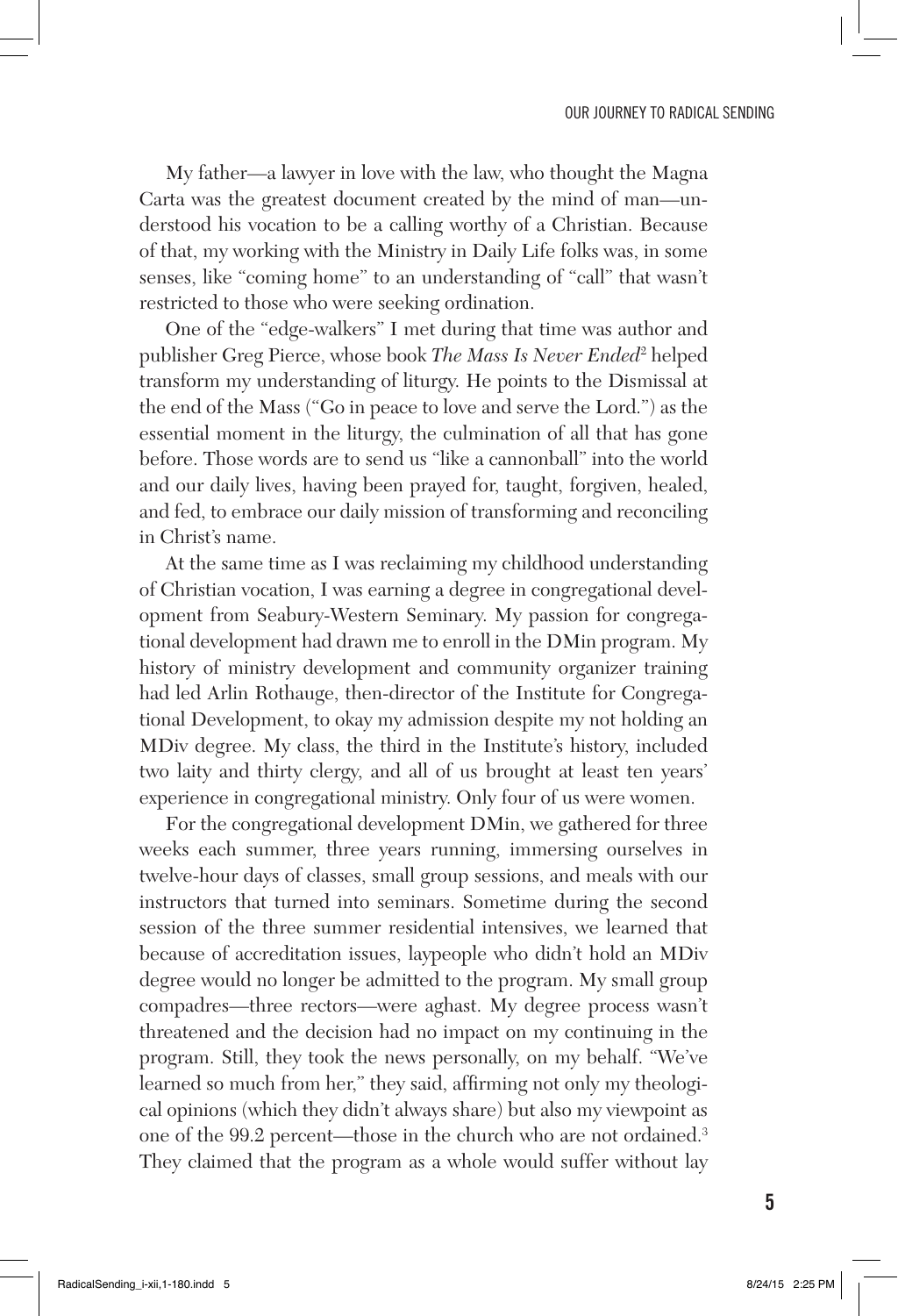participants, and I took that as a high compliment as well as affirmation that ordination wasn't required in order to "do theology."

My seminary education helped codify for me the bedrock of my theology—my belief in the Incarnation and in God's economy. God's self-emptying act of becoming fully human—the Incarnation—absolutely affirms, for me, the goodness of the world that God created and is still creating. And Jesus's humanity has, for all time, sanctified human activity in service of God's mission. We, as precious children of God, are invited to participate in the life-giving dance of the Trinity, as we acknowledge and incarnate God's life-giving activity in every part of our lives.

God's economy working in the world means that absolutely nothing is lost. No tear, no suffering, no celebration, no effort is meaningless in God's eternity-based household. "We know that in all things God works for good" (Rom. 8:28a NIV). God operates just as thoroughly, just as transformationally, through our workaday lives as in our church-based actions. "Bidden or unbidden, God is present," to quote Erasmus.

All of these threads come together, for me, in what some call the "ministry in daily life movement." Those CMDL pioneers expressed it as connecting Sunday to Monday—embodying our Christianity in our everyday lives, so that those around us see our faith in action. Not so much as heroic, "ministry-to" work that allows us to cast ourselves in the role of Lady Bountiful, but more as day-by-day, "ministry-with" partnerships that call on us to walk alongside, and learn from, those among whom we practice ministry. As a facilitator of Christian formation, I am concerned that often we settle for teaching people tenets of the faith without calling forth the transformation that occurs when we take on the hard work of actually being Jesus-followers—people who practice faithful patterns of life, modeled by Jesus. Those practices are truly life-giving: listening, opening space for, asking curious questions, speaking from our own experience, inviting, forbearing, looking deeply into Scripture. And perhaps even stepping away from practicing our own gifts, in order to let someone else do that ministry.

That's where "radical sending" comes in. Communities that intentionally work at such life-giving practices among themselves prepare their members to be the salt and leaven and light sent forth into the everyday world. Such communities are focused on making disciples genuine followers of The Way of Jesus—so that they might be sent out as apostles—those who are sent out.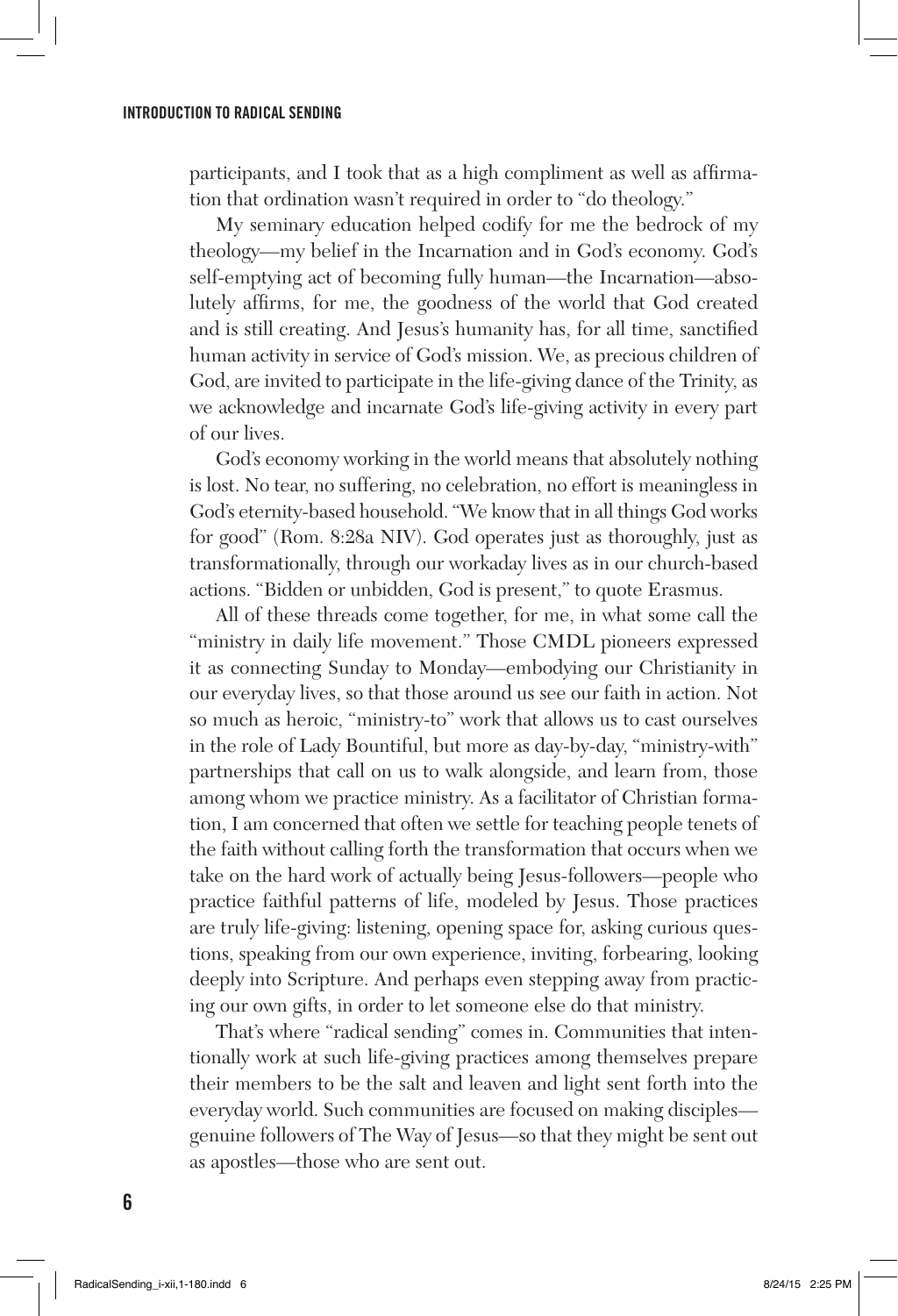This book emerges out of my ambition for the Church—the body of Christ—to learn to be such a community. I long to see communities where living as just such a body is their reason for being. I hope you'll join me in the work of discovering, forming, and sustaining such expressions of the body of Christ.

## **Fletcher's Story**

Upon graduating from seminary, I was assigned by my bishop to be the vicar of a small congregation in Seneca, Oconee County, South Carolina, near Clemson University—best noted for being the home of the 22nd presiding bishop of the Episcopal Church, John E. Hines (1965–74). It was a congregation of caring folks who nurtured, supported, and endured me as both newly ordained and newly married.

During my formative four-and-a-half years there, some seventeen northern industries relocated to that sleepy southern county, which had a transforming urbanizing effect on its rural life. As a congregation we began creatively to live into that new reality captured in *The Episcopalian's* November 1963 cover story, "Seneca's Rurban Revolution." Many of the managers for the relocating companies arrived ahead of their families. I found that the best way to connect with them was in their offices, hence I began workplace visits that developed into conversations connecting their faith with their work. A Seneca banker put it this way, "I try to test my decisions by thinking what Christ would do in my place here. The vicar has tried to teach us to look at our jobs in that way and I think it works." A factory manager reflected, "If you really try to be a Christian in your work, it makes it a lot harder—but I wouldn't have it any other way."

That experience set the tone for my ongoing pastoral, liturgical, and educational ministry in the other congregations I have served as we raised up the vocation and calling of all the baptized in their daily lives. For example, liturgically, we reclaimed the Sixth Sunday of Easter as Rogation Sunday, drawing on its earlier traditions of celebrating the means of production in the farming and fishing communities by celebrating the means of production in the textile and banking and media businesses. On those Sundays, all were invited to place a small token of their ministry in an alms basin that was blessed. We also designed a liturgy and a litany celebrating, blessing, and affirming those for their ministries. Along the way, I have been called to use a house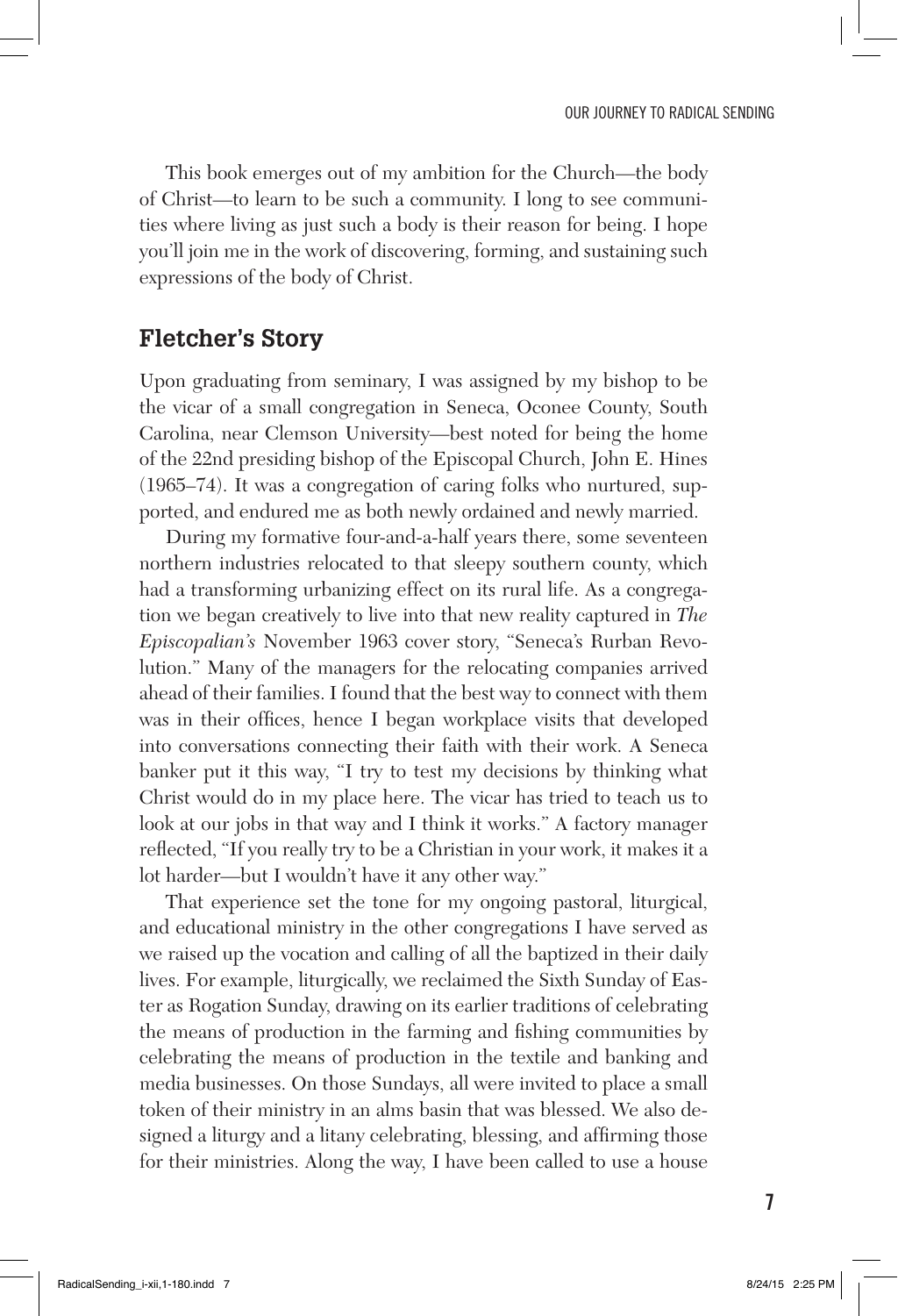blessing format to "bless" places like a newspaper office, a paving company's facilities, and an architect's office building.

In John's Prologue, he writes: "And the Word became flesh and lived among us," or as the Greek puts it: "and pitched his tent among us." The Incarnate Lord, Emmanuel, God with us is in each and every aspect of our lives. Thus the sacraments in the Episcopal tradition are not just two major and five minor, but infinite in their possibilities, for all of life is sacramental—outward and visible signs of inward and spiritual grace—including life on the job, in the home, in the community, and in the church. So Paul calls on the Christian community in Ephesus to "equip the saints for the work of ministry" (Eph. 4:12).

The more my ministry became focused on affirming this ministry of saints, I began to seek out others who shared this vision. That led me to Bill Diehl's first book, *Thank God, It's Monday* (Minneapolis: Fortress Press, 1982), which tells of how he gained great affirmation for his leadership roles within the Lutheran church, locally and nationally, but never was his life as a steel industry executive affirmed or recognized. Through Bill, I became an early participant in the formation of the Coalition for Ministry in Daily Life (CMDL) that Demi has mentioned. Its annual conferences were true watering holes for me as I met, talked with, and gained affirmation and ideas from others committed to the ministry of daily life. They also were reality checks—that much of the church did not "get it," and that a good deal of my excitement for this sense of ministry was not shared to a large extent by the church regardless of denomination, including the Episcopal Church.

At the 2005 meeting of the CMDL, several of us Episcopalians discussed the possibility of meeting a day before the 2006 meeting to explore organizing an Episcopal component of the Coalition. That happened and *Episcopal Partners for Faithfulness in Daily Life* was initiated, led by a small steering committee. Its purposes were/are:

- 1. To provide a communications link between partners to share programs, ideas, concerns, needs, and more.
- 2. To be a prophetic voice and a resource for furthering faithfulness in daily life within the Episcopal Church.

Demi and I were on its initial steering committee and have continued to serve as the organization has evolved, now renamed *Episcopalians on Baptismal Mission*. The steering committee continues to

**8**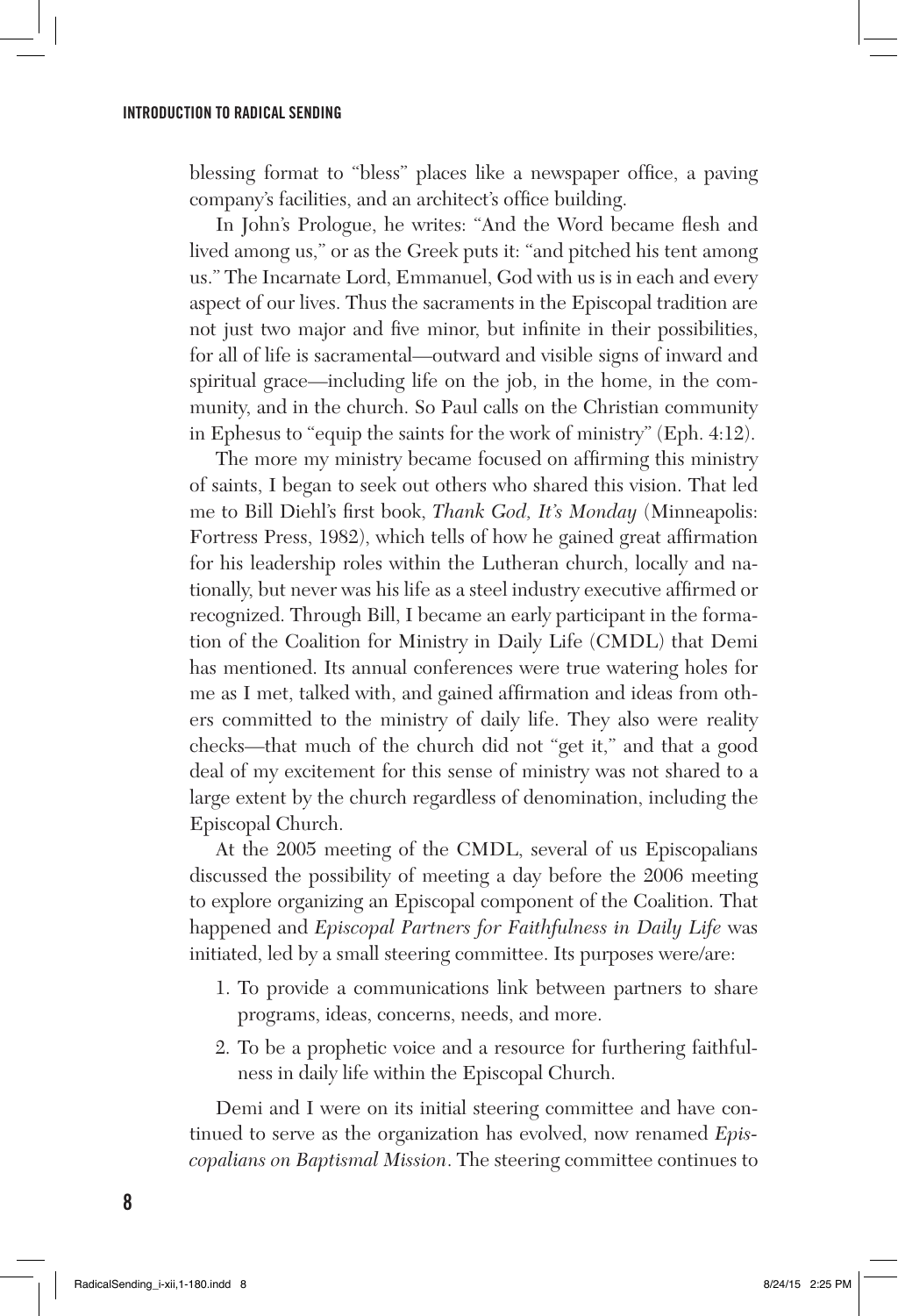meet every five to six weeks via conference call, despite the end of the CMDL in 2011.

Over the years in congregations I have served, several pastoral, educational, liturgical, and communication efforts were made to affirm and support the ministries of all the baptized. Some of those congregation-tested ideas were included in the Episcopal Church's publication *Ministry in Daily Life; A Guide to Living the Baptismal Covenant*  (New York: Domestic and Foreign Missionary Society, 1996) that I coedited with Linda Grenz. Ten years later I published *Baptism: The Event and the Adventure, from the Font into Daily Life* (Leeds, MA: LeaderResources, 2006) as an e-book.

In 2014, the congregation in Richmond, Virginia, where I have served as a priest-in-residence had as its theme *Radical Welcome* using Stephanie Spellers's book of the same name (New York: Church Publishing, 2006) as a guide to help members focus on "come." As I walked along with the congregation in its work to develop more welcoming practices, I began to sense that there needed to be a complementary book that focused on "go," hence this book on radical sending of the baptized into their daily lives "to do the work God has given us to do" (Book of Common Prayer [hereafter BCP], 366).

### **Join the Journey**

We invite you to come along as we explore the theological foundations for understanding the church as "radically sent," as well as the implications for the church's life in community. Although there may be references to the Episcopal Church's liturgy, they are simply illustrative of the vision that can be found within every Christian denomination. Part I lays the theological framework—tapping Scripture, reason, and tradition—for this vision of the church. The work of emergent /emerging churches and the missional church movement is finding expression in communities of faith which are not only called together but also sent out into the communities where they are rooted.

Part II offers a range of examples where radical sending is practiced—in the traditions of Celtic Christians, Lutherans, Mennonites, and Roman Catholics; in congregations; and in the lives of individuals who understand themselves as "sent." In addition, we'll take a look at some of the limiting assumptions of church institutions that can pose obstacles to faith communities developing a culture of radical sending.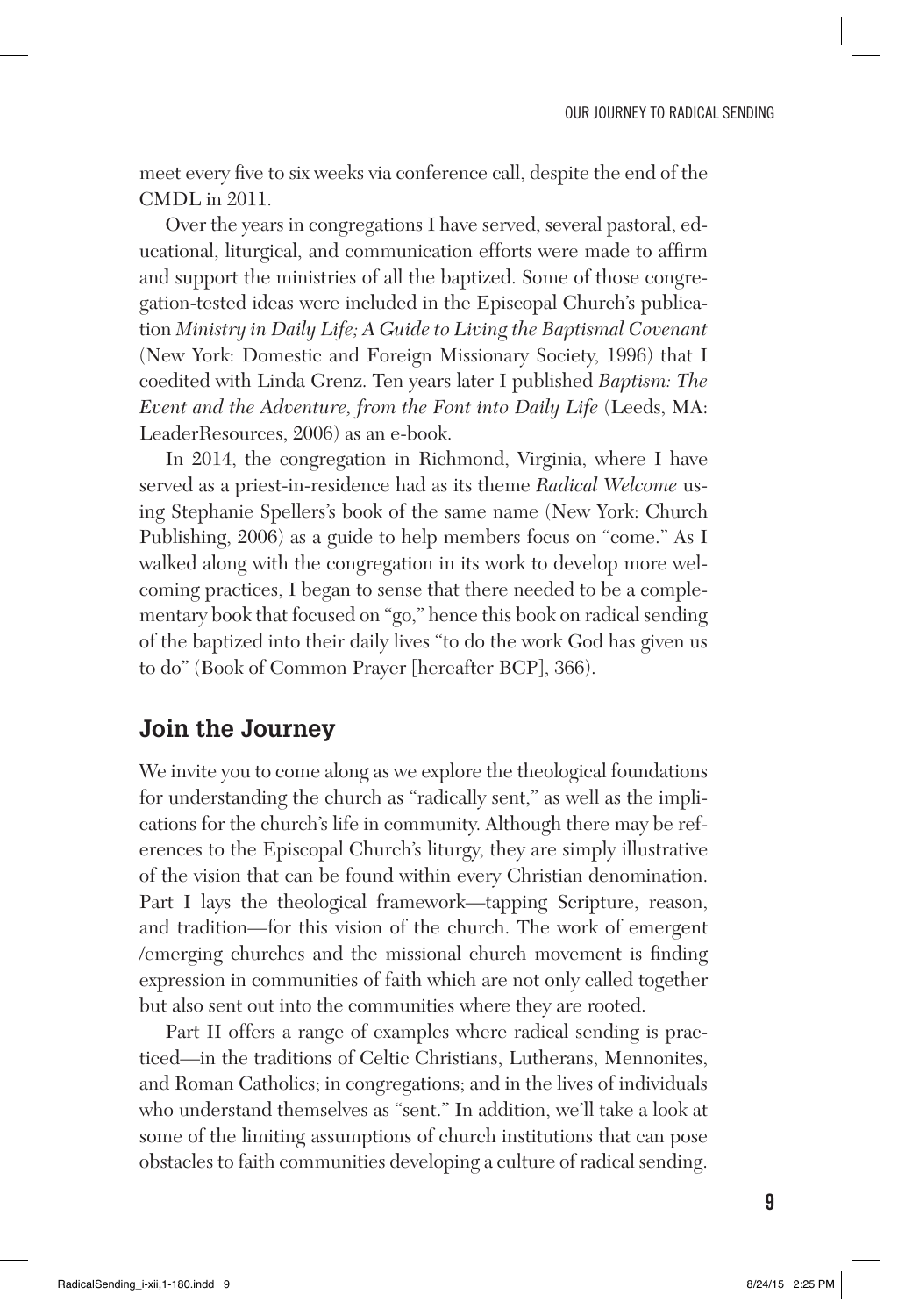Part III proposes strategies and tactics for moving toward building faith communities that equip their members to be salt and light wherever they find themselves. Chapters deal with recognizing the unspoken curriculum that our churches follow, discovering strategies for offering a new vision, dealing with the inevitable difficulties, and celebrating the vastly expanded horizon for faith.

We encourage you to join us on this journey. At the end of each chapter you will find questions in a section titled "Going Forth." You're invited to use these as starters for your own reflection, for group discussion, or as a framework for a class or retreat built around this book. Perhaps you'll take the opportunity to blog or journal about them. Each group of questions begins with noticing, then moves to analysis, reflection, discussion or discernment, and an opportunity for action.

May this resource serve to fuel your engagement with the challenge of adding the word "sending" to the definition of how to be a life-giving Christian community and inspire your imaginative response. Visit www.RadicalSending.com to access our resources and offer your stories to the growing "radical sending" community.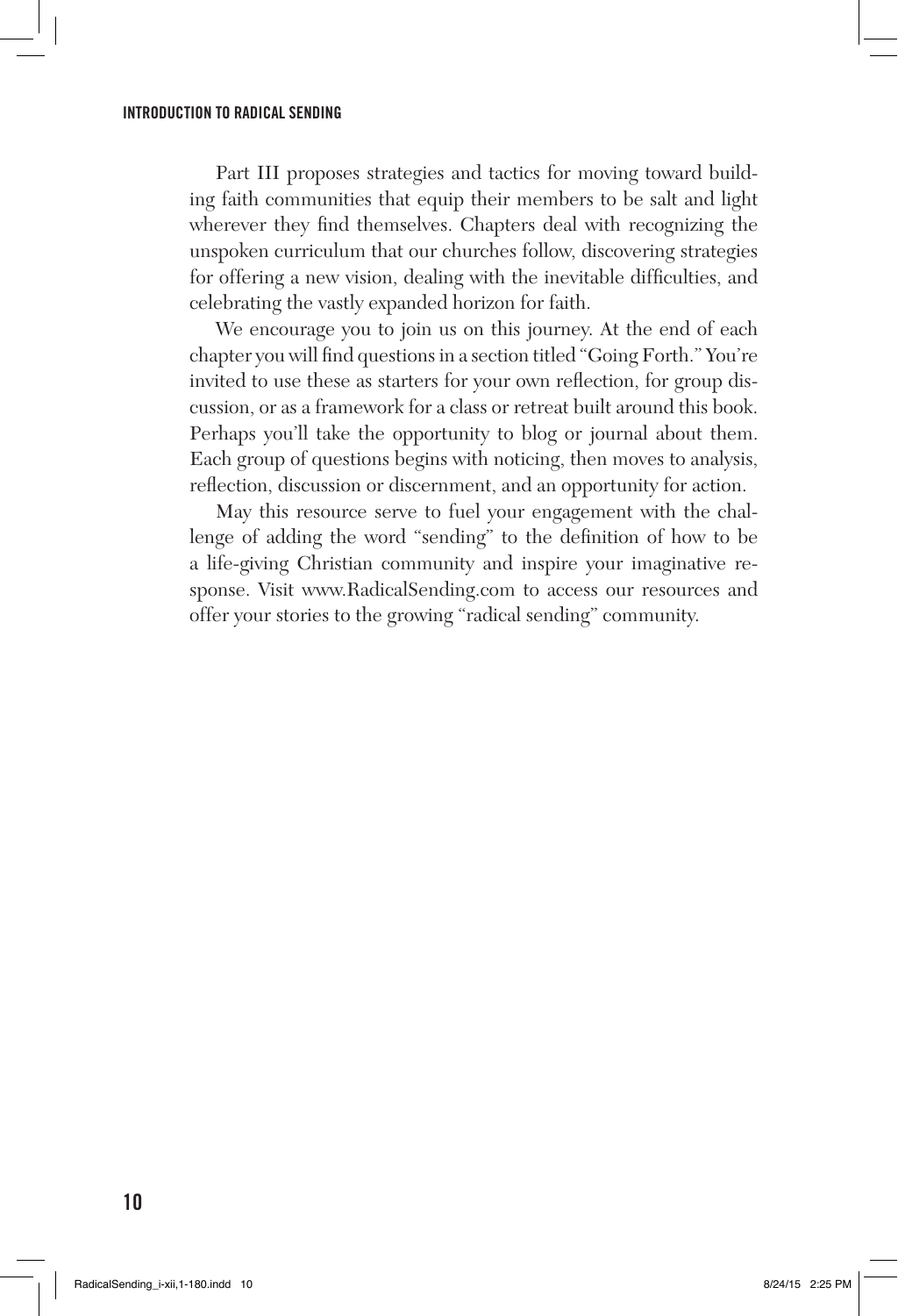# The Church's Journey to Radical Sending

†

Radical Sending. *Sending*: it is the propelling forth of the baptized to live into their faith in their daily lives. As Jesus instructed, "As you (Father) have sent me into the world, so have I sent them into the world" (John 17:18). *Radical*: it is radical because it calls on a congregation to be intentional about its pastoral, liturgical, and formation life in light of the Dismissal in the Episcopal Eucharistic liturgy: "send us out" and "let us go forth" (BCP, 366). By that we do *not* mean a congregation's outreach or mission efforts. That is for another book. Rather, we are calling for congregations to "equip the saints for ministry" (Eph. 4:12) in their own daily lives of work and leisure and community and school and family. That may call on a congregation to make a paradigm shift in its communal life. Our hope is that we will provide some ways and means both to support those congregations that "get it" in terms of becoming a sending congregation and to provide resources for those that want to "get it."

So how did we get to where we are and why may there be something radical about getting where we want to be? Before we explore these questions, let us take a moment for a short biblical word study. Throughout the New Testament all the baptized are referred to as the *laos*, the people of God. A close New Testament synonym was *kleros,*  "used to describe the dignity and appointment of all the people to ministry."4 There may have been functions within the *laos* (presider, deacon, bishop), but all were within the *laos,* the *kleros.* Later, as functions began to become more institutionalized, the word *kleros* evolved into the way of separating the ordained from the nonordained.5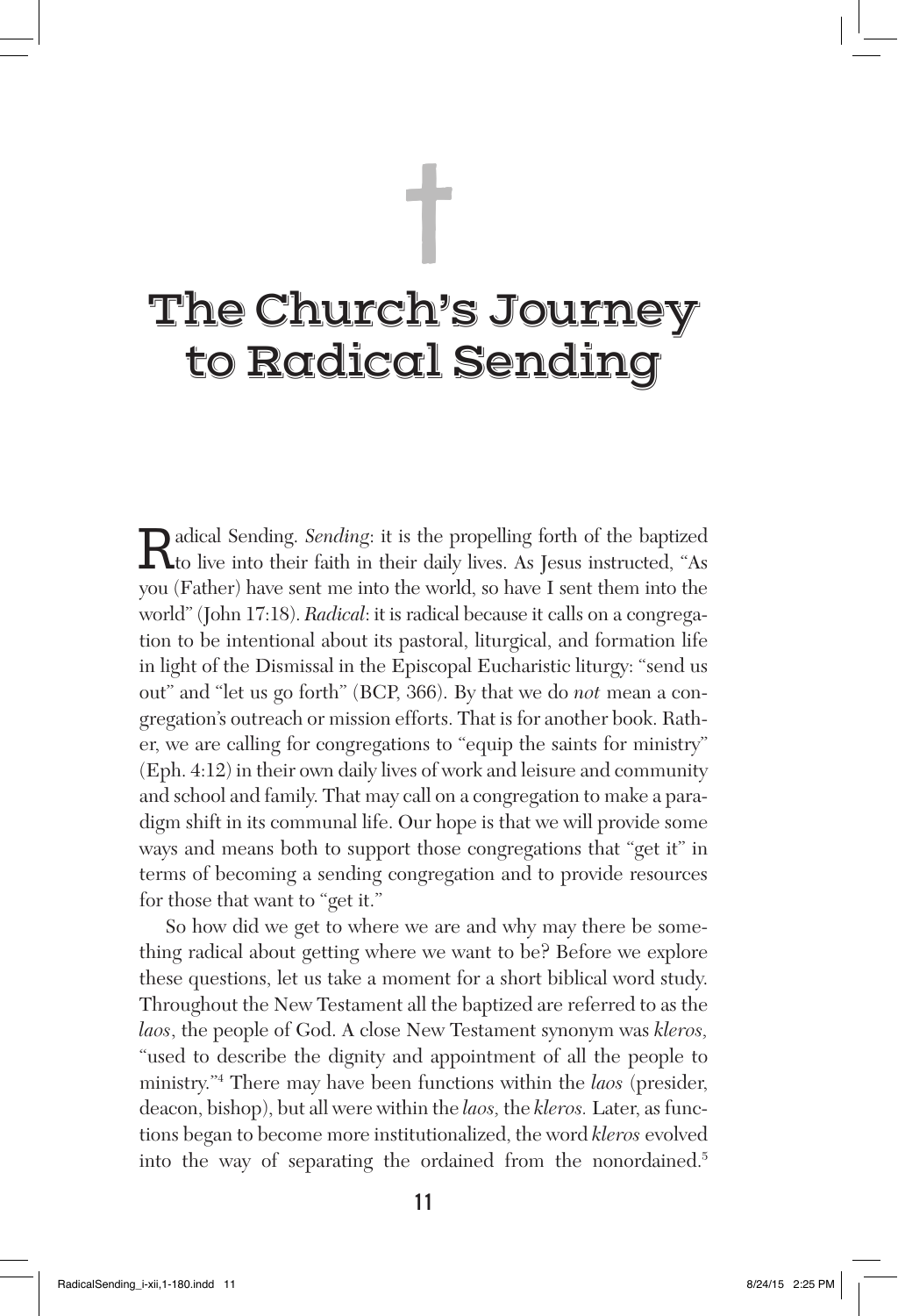In at least one diocesan prayer cycle people are asked to pray for "the congregation and clergy of . . ." almost as though the clergy are not to be considered part of the congregation. With that in mind, let us now look in on some of the church's history. To do so, we must begin with baptism.

# **The Early Church**

The norm in the early church was adult baptism. In the Acts of the Apostles adults came to be baptized affirming their belief in Jesus as Lord, the result of the teaching and preaching of witnesses to the risen Christ. The post–New Testament journey for adults toward their baptism was known as the *catechumenate*, a word meaning "listening with the ear." The catechumens went through an extensive period (often three years) of reflection, discernment, and instruction focused on the life and death and resurrection of Jesus, the Messiah. That preparation was centered in their (1) renunciation of the existing cultural worldview and its values, (2) exploration of the Christian worldview and the values of the kingdom of God, and (3) taking on that kingdom view by being incorporated into the body of Christ, the Church, through baptism. They became a part of the *laos*, the *kleros*, the people of God. The impact of their new life in Christ inevitably necessitated change and, for some, meant finding a new vocation and breaking off certain relationships, even those of their blood family. Not only was a Christian "marked as Christ's own forever," but also because of that baptismal commitment, the newly baptized person was often marked by the existing culture as an outsider, subject to isolation, persecution, and perhaps even death. To "put on Christ" was to risk one's life—literally to deny oneself, take up one's cross, and follow Christ into uncharted waters. It was not an easy journey, this early church paradigm, but each pilgrim emerged with a deep sense of how being a Christian directly affected every aspect of daily life.

# **Constantinian Christianity**

With Constantine (274–337 CE) as emperor of the Roman Empire, the paradigm began to change. The good news was that the persecution of Christians came to an end. The other news was mixed: The realm, by the edict of Milan (313), became "Christian." The focus on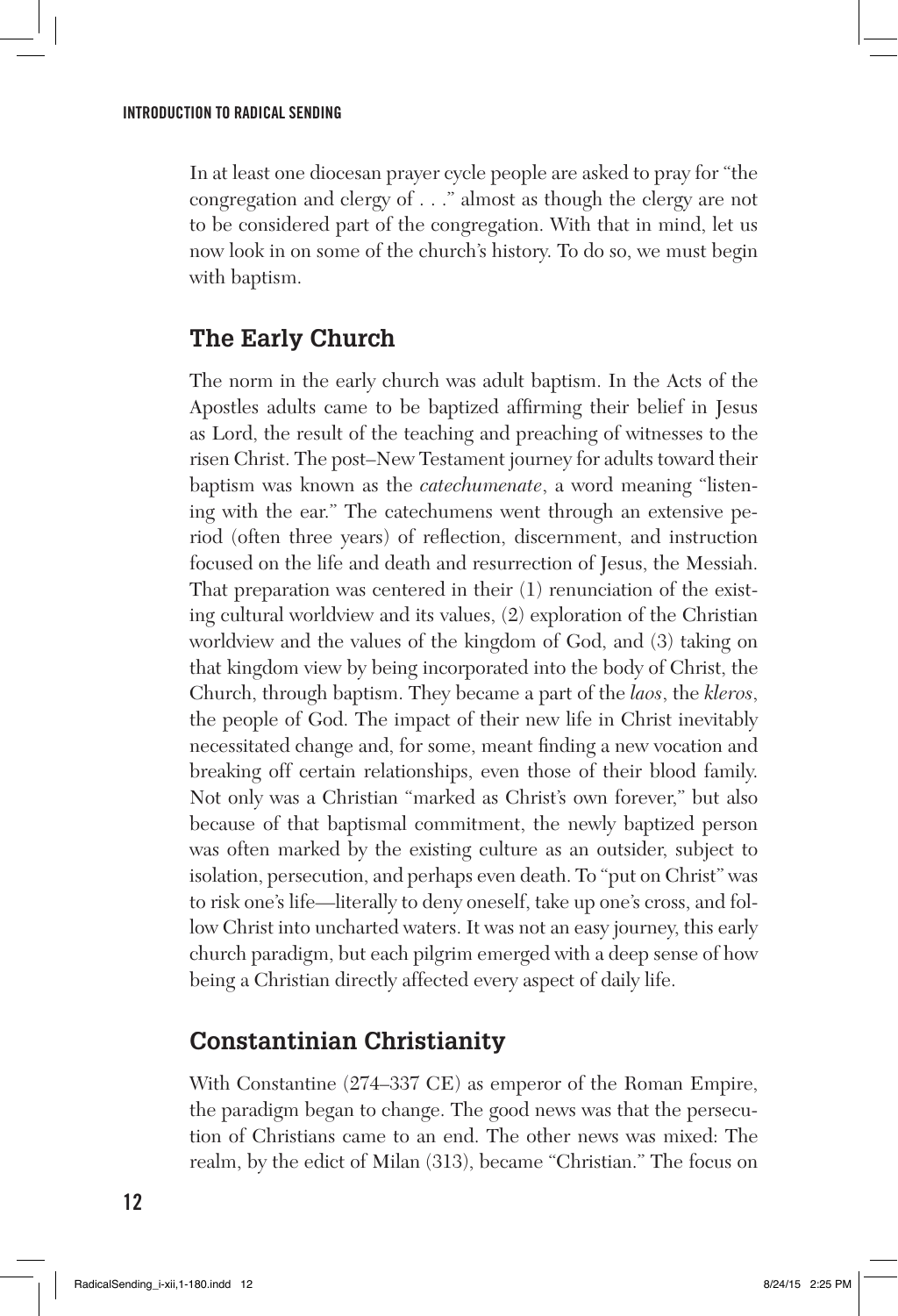baptism shifted from the extensive catechumenal paradigm of the individual candidate to more instantaneous mass baptisms, often of entire tribes, even nations, by the decree of a local ruler, sometimes under the threat of the sword.

As baptism became an expected social norm with little preparation or nurture, the call to be a "real Christian" began to shift to those who took on special vows for the ordained or the monastic life. The term *kleros* (clergy) came to be used to distinguish those who were separated from the rest of the *laos* (laity) by their greater commitment. As Thomas Ray, retired bishop of Northern Michigan, has pointed out, "For the first four centuries, the catechumenate was the structure through which people came into baptism. Since then, we have flipflopped that over to holy orders where the same conditions exist: long preparation times (three years of seminary education or its equivalent), new names (the Reverend), new garments (the stole), new vocations. The old catechumenate has been replaced by ordination!"6 Thus, the focus on the minor sacrament of holy orders supplanted the major sacrament of baptism as the expression of true Christian commitment, demoting baptism and elevating ordination.

The practical effects of this Constantinian paradigm have resulted in some far-reaching practical shifts in the life of the Church, which continue to this day. "Holy orders" came to represent where the real action in the Christian community centered, dominated by the *kleros*  (deacons, priests, and bishops), while the role for the *laos* (laity) was understood as being supportive of the "ministry" of the clergy. There are sixteen centuries of church history filled with illustrations of this paradigm of prerogatives and privileges afforded the clergy. For example, The Episcopal Church's triennial General Convention, its most important legislative body, is three-fourths clergy: the House of Bishops (all clergy) and the House of Deputies (half clergy). Most Episcopal diocesan conventions are likewise clergy dominated—all diocesan clergy are typically participants amidst a small specially elected group of the nonordained. Yet clergy represent only 0.8 percent of Episcopalians.7 A look at other denominations reflected a similar clergy-dominated structure. The Episcopal services of ordination, especially those for bishops, are far more elaborate and require considerably more planning and coordination than anything comparable for baptism.

The medium is the message. And irony of ironies, there is nothing in the entire service of ordination for bishop, priest, or deacon in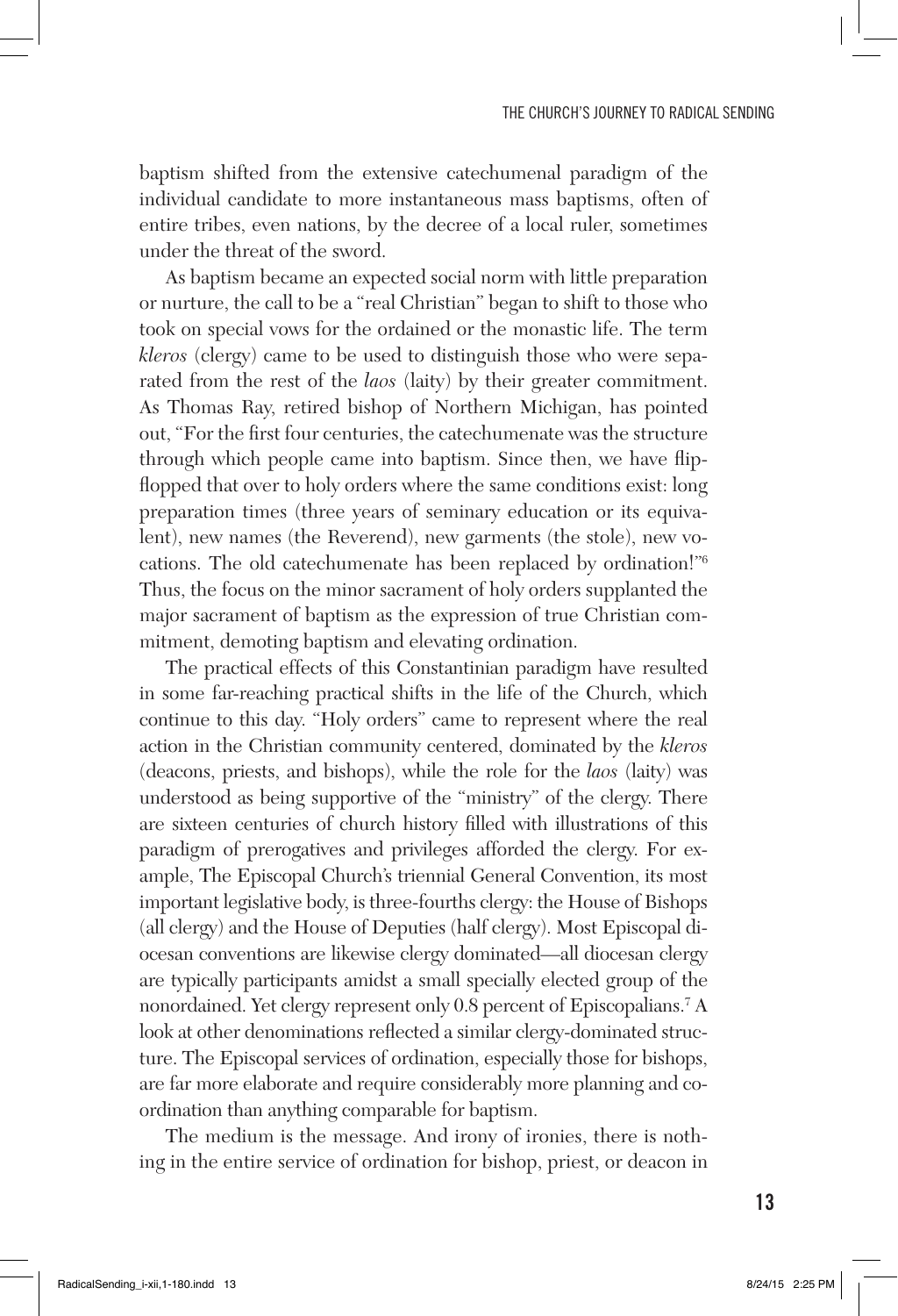the 1979 Book of Common Prayer that even remotely acknowledges that the one seeking ordination has been baptized (although this is stipulated in The Episcopal Church's canons). It is easy to see how far we have disconnected ordination from its baptismal roots. The clergy, to borrow from Paul's analogy of the body of Christ, have become disproportionately enlarged members of the body, be it ear or nose or leg or arm, while the rest of the body—the nonordained—are shriveled: a gross distortion. The Constantinian paradigm is alive and well today.

What then about the nonordained, the laity, under this Constantinian paradigm? As the sacrament of "Holy Orders" has superseded baptism as *the* sacrament defining the "true believers," the role of the nonordained has become increasingly devalued. "Lay ministry" has often evolved into what laypeople can do to help the clergy do their job in perpetuating the life of the congregation as an institution. Terms like "mutual ministry" and "shared leadership" more often than not apply to the local church as the place where all ministry takes place. Rarely do laypersons see what they do in the world as ministry. After all, ministry is what clergy do; they are the real ministers; they provide the ministry while the laity receive. And so, in describing themselves the nonordained have been known to say, "I am *just* a layperson!" Thus, "the whole sense of ministry has been collapsed upon the ordained," Bishop Ray concludes.<sup>8</sup>

## **Emerging Christianity**

Where in our world today do we go to recover and rediscover the ministry of all the baptized? We need a new paradigm.

The experience of the early Christian community can teach us. In that paradigm, it was through their baptism that those early Christians literally changed worlds, changed direction, changed focus. Conversion was a transformation to a new worldview marked by the sign of the cross. As the baptized of today, that is our calling too. As the community of the baptized, we find our identity in being "marked as Christ's own forever" (BCP, 308).

The decades-long decline of the Church in Europe can also teach us. Following the Enlightenment and the Industrial Revolution, the Church, with some notable exceptions, has come to be perceived as irrelevant in the daily lives of the people. As the middle-class popula-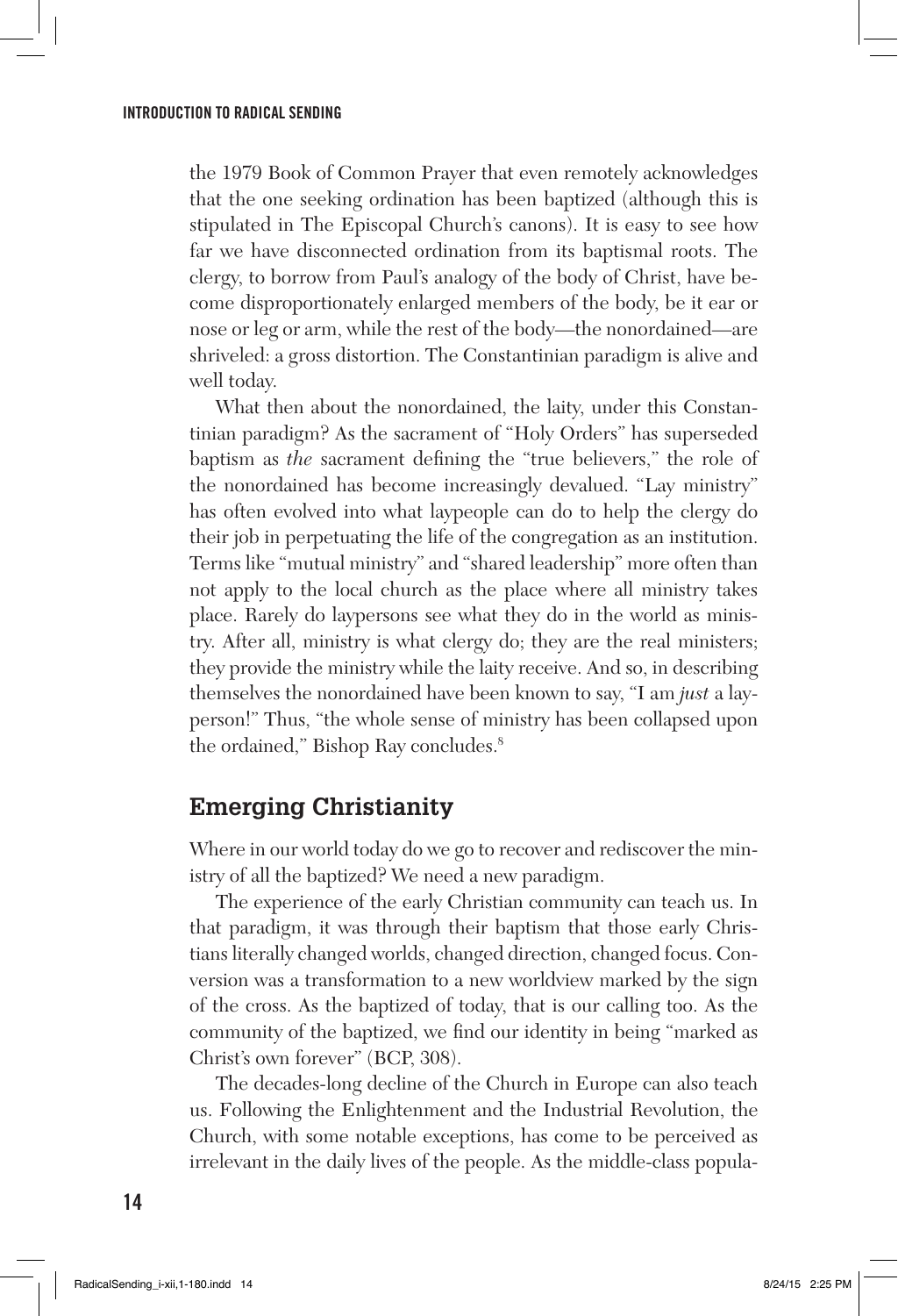tion increased and daily work moved beyond the home and the farm, the Church has found itself on the margins of the culture.

There is a *relevant* lesson in that for us. For example, when we meet someone new, our first question often is, "What is your name?" The conversation then usually moves to, "What do you do?" Congregations have been good at asking the first—we get names on pew cards, we send visiting teams to newcomers, we write letters of welcome. But when do we take that second question seriously? Not often enough. In years of visiting parishioners in their workplaces, I (Fletcher) lead with, "What do you do here?" That is followed by, "What is the connection between what you do here and your faith—the Sunday-Monday connection?" In my experience, for nearly 85 percent of individuals asked, that is the first time the connection question has been raised. Why is it that the Church has generally failed to connect with where the baptized spend most of their God-given time and talent? No wonder the Church is perceived as irrelevant. It is that Sunday-to-Monday disconnect that calls for a new paradigm.

If, in fact, baptism is *the* sacramental act that declares, "you are . . . marked as Christ's own forever" (BCP, 308), then the process of living into that identity becomes *the* primary responsibility of the Christian community. As Theodore Eastman, retired bishop of the Diocese of Maryland, has written, "The sacrament of Baptism is the ordination of the Christian to ministry. . . . It is the process of ignition that propels each Christian into the world in his or her own way and time."9

It is time for the Church to do some radical rethinking! What about this: Within the Episcopal Church's baptismal liturgy comes a question for the community: *"*Will you who witness these vows do all in your power to support these persons in their life in Christ?" What would a congregation look like if it saw as its job description "supporting of the baptized in their daily life in Christ?"

And what if a congregation understood as its mission statement, "We take the Dismissal seriously," as a way of living into the closing words of the Episcopal Church's Eucharistic liturgy: "send us out" and "let us go forth."

Any congregation that chose to do so would be challenging the Church's prevailing Constantinian paradigm, with its hierarchical relationship between nonordained and ordained. This would necessitate a radical redefinition of that relationship. Such redefinition calls for the *kleros* once again to be seen as part of the *laos*, with its specific calling to